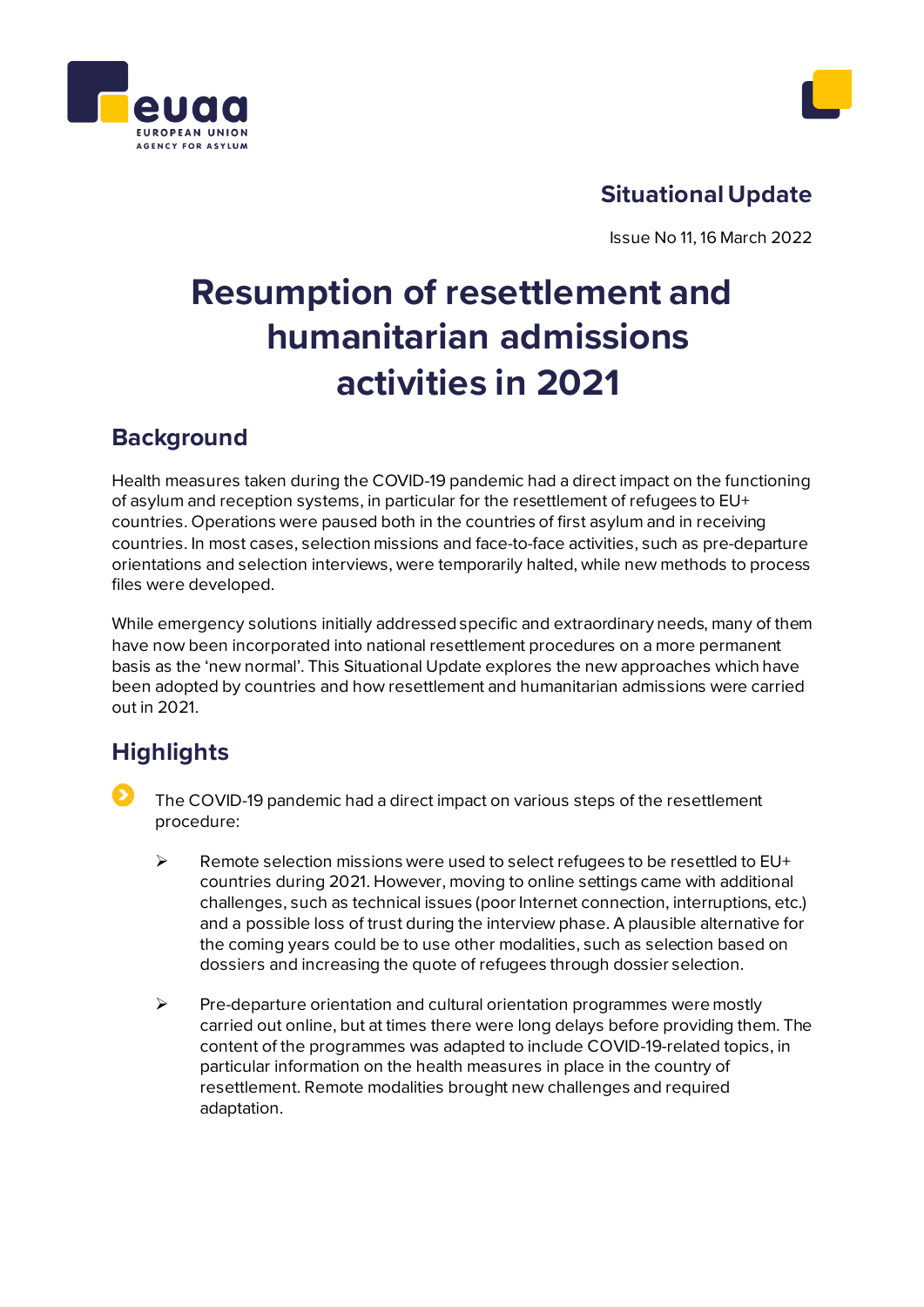- $\triangleright$  Additional health checks related to COVID-19 were included in travel arrangements in most countries, as well as other measures such as isolation periods, protective equipment, etc. This resulted in increased costs and logistics challenges.
- $\triangleright$  Compulsory testing and isolation periods had an impact on arrivals and reception, including delays in transfers and in pre-integration activities. In some countries, social distancing requirements resulted in decreased capacity in reception centres and new solutions and partnerships were set up.
- Various stakeholders needed to work together during the COVID-19 measures. There was active coordination at the national level (between different national ministries, including consulates and health authorities) and with UNHCR, the IOM and local authorities in the countries of first asylum. These procedures were developed ad hoc during 2021 but may become part of the regular procedure through signed agreements.
	- Many EU+ countries granted humanitarian admissions to evacuees from Afghanistan during the second half of 2021. Activities related to this specific situation are out of the scope of this document, although were mentioned by several countries.

### **1.1. Resettlement and humanitarian admissions in 2021**

Resettlement involves the selection and transfer of refugees from a country in which they have sought protection to a third country which has agreed to admit them – as refugees – with

permanent residence status.[1](#page-1-0)

One-half of EU+ countries (BE, DE, DK, ES, FI, FR, IT, LU, NL, NO, PT, RO, SE, and CH) resumed resettlement and humanitarian admission activities in 2021, although some of them (for example LU) received refugees only under humanitarian admissions programmes, including evacuees from Afghanistan. **15 EU+ countries** resumed resettlement and humanitarian admissions programmes in 2021

In contrast, 11 EU+ countries (AT, BG, CY, CZ, EE, HR, HU, LV, MT, PL, and SI) did not implement any resettlement and humanitarian activities during the year.

Most changes involved practical aspects in 2021, but there were some relevant

**Figure 1. Map of EU+ countries with resettlement and humanitarian admission programmes in place during 2021**

<span id="page-1-0"></span><sup>1</sup> United Nations High Commissioner for Refugees. (April 2018). UNHCR Resettlement Handbook and Country Chapters. [https://www.unhcr.org/protection/resettlement/4a2ccf4c6/unhcr-resettlement-handbook-](https://www.unhcr.org/protection/resettlement/4a2ccf4c6/unhcr-resettlement-handbook-countrychapters.html)

[countrychapters.html.](https://www.unhcr.org/protection/resettlement/4a2ccf4c6/unhcr-resettlement-handbook-countrychapters.html) Practices at EU+ level may vary when it comes to granting refugee status and permanent residence in all resettlement cases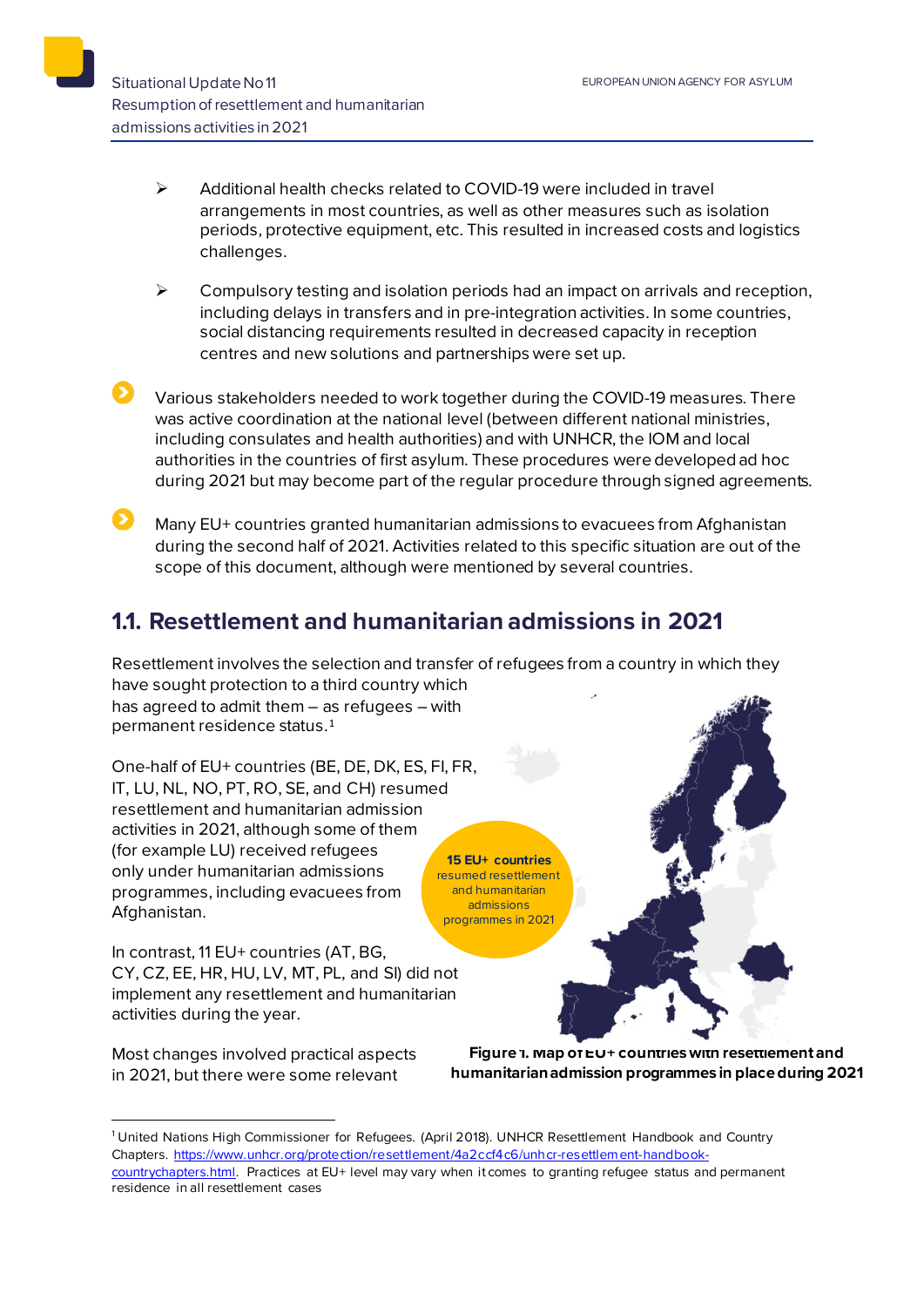

legislative developments as well. For example, Slovenia introduced a pre-departure orientation programme in November 2021 which replaced the 3-month introductory activities post-arrival.[2](#page-2-0) In Germany the resettlement policy was amended to include some COVID-19 measures, for example compulsory testing upon arrival, self-isolation when coming from certain third countries, etc. In Spain, the Supreme Cour[t confirmed](https://caselaw.euaa.europa.eu/pages/viewcaselaw.aspx?CaseLawID=1573) that refugees resettled in Spain are beneficiaries of refugee status. [3](#page-2-1)

## **1.2. The resettlement processes**



### **1.2.1. Selection process and assessment of cases**

As a result of COVID-19 measures, countries needed to adapt practices to continue resettlement programmes in 2021. EU+ countries used different methods to select refugees who would be resettled under a resettlement programme, as can be seen in Table 1.

#### **Table 1. Method to select refugees for resettlement in 2021**

|                                  | EU+ countries                           |
|----------------------------------|-----------------------------------------|
| <b>Dossier selection</b>         | FR, NO, FI, <sup>4</sup> NL, IT, RO, SE |
| <b>Selection missions</b>        | FR, NO, CH, NL, DE, RO, SE              |
| <b>Remote selection missions</b> | ES, NO, FI, CH, IT, DK, DE, BE, SE      |
| <b>Hybrid modalities</b>         | NO, CH, NL, DE, RO                      |

Countries where refugees may potentially be resettled participate in the selection process once the cases are submitted by UNHCR. The selection process can be done by only examining the documentation sent by UNHCR ('dossier selection') or by conducting a personal interview that can be done face-to face or remotely. Due to COVID-19 measures,

<span id="page-2-2"></span><span id="page-2-1"></span><span id="page-2-0"></span><sup>4</sup> Selections on dossiers were only conducted for refugees in Zambia.



<sup>&</sup>lt;sup>2</sup> [Decree](http://www.pisrs.si/Pis.web/pregledPredpisa?id=URED8338) amending the Decree on the relocation of persons admitted to the Republic of Slovenia on the basis of a quota and burden-sharing among Member States. Act Amending the International Protection Act.

<sup>3</sup> Spain, Supreme Court [Tribunal Supremo][, Applicants \(Syria\) v Spanish Public Administration](https://caselaw.euaa.europa.eu/pages/viewcaselaw.aspx?CaseLawID=1573) (*Administracion General del Estado*), 7923/2019, ECLI:ES:TS:2020:4479, 17 December 2020.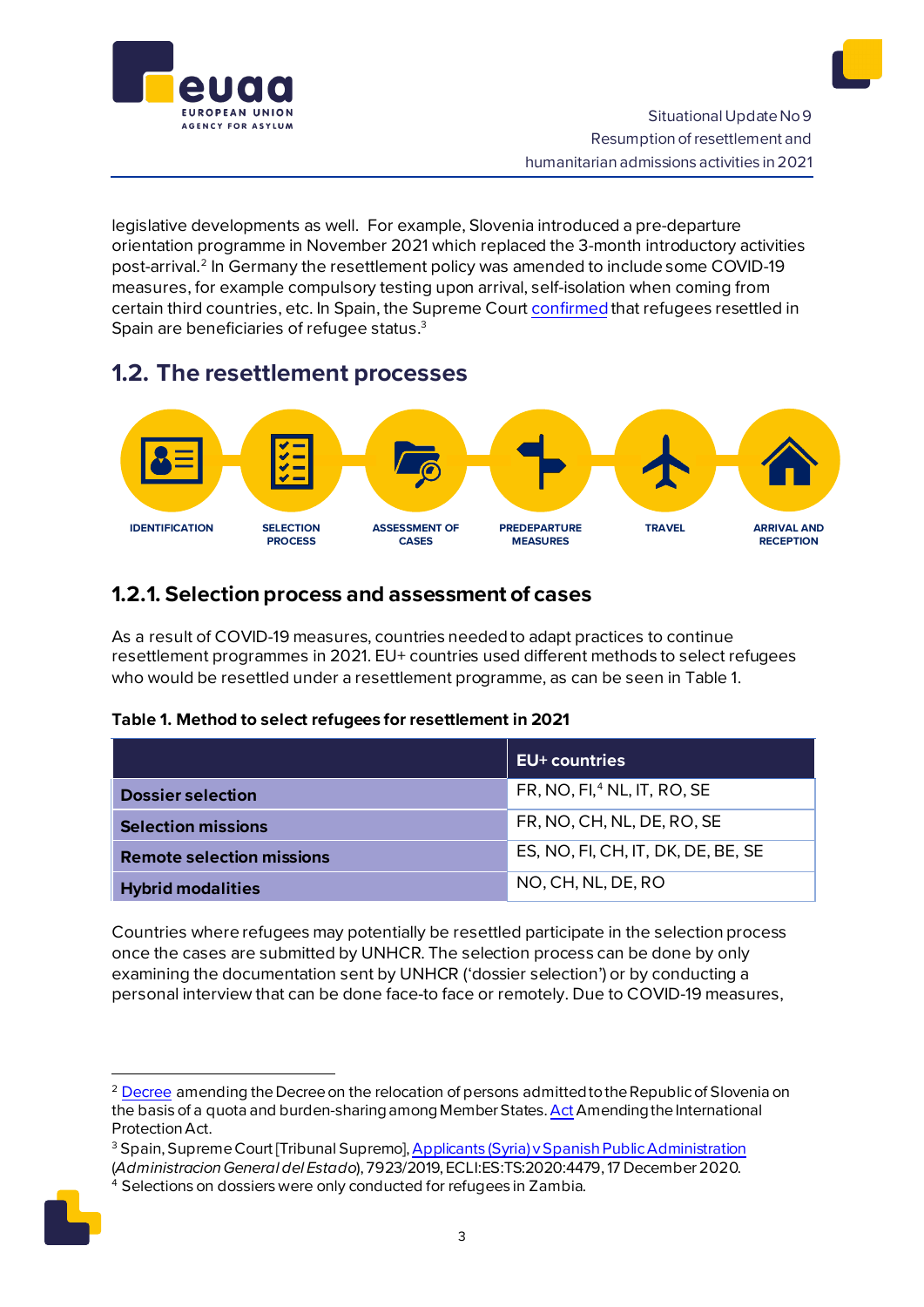countries continued selections remotely in 2021. Hybrid solutions were also used to select refugees through combining the dossier examination with face-to face or virtual interviews.

When in-person selection missions and applicant interviews were halted, some countries continued to decide on cases through **selections based on dossiers**. In fact, this method has been used in France since 2008 prior to the pandemic, as part of a bilateral agreement between France and UNHCR by which 100 cases are submitted yearly. Each year, France selects a few refugees to resettle in their country based on the assessment of the file received from UNCHR.

There was a significant rise in dossier selections in Norway in 2021, as this was the method used to process evacuated Afghan nationals after their arrival in Norway, due to time constraints.

With the reassumption of **selection missions**, some changes were introduced to comply with COVID-19 health measures and minimise the risk of infection, namely:

- $\triangleright$  Use of digital tools for conducting selection interviews and related meetings, such as WebEx (DE), Microsoft Teams (BE, ES, FI, IT, NL, NO), Skype (DK, DE, IT), Zoom or Polycom (FI). Additionally, other tools were used to exchange documents, such as the SharePoint platform managed by UNHCR (BE).
- $\triangleright$  Risk assessment of the COVID-19 situation in the country of resettlement and country of first asylum prior the organisation of each face-to-face mission (BE, CH, FR, NL).
- Special preparatory arrangements done in coordination with UNHCR. For example, receiving all available documents of applicants in UNHCR's file a few weeks before the mission (BE).
- $\triangleright$  Reduction of delegation sizes (CH, NL<sup>[5](#page-3-0)</sup>).
- $\triangleright$  Information meetings involving consular authorities in the country of first asylum (FR).

There were many challenges in selection processes in 2021. Some were directly linked to COVID-19 restrictions, such as delays in processing cases, postponing remote interviews and rescheduling of missions. Germany and Switzerland pointed out that constant flexibility in the planning of missions and quick adaptation to changing measures were one of the key challenges during 2021. Likewise, in the missions to the Resettlement Support Facility (RSF), the Netherlands adapted their protocol and work process to the health measures (social distancing, room capacity, etc.), resulting in a reduction in the number of personnel participating in selection interviews, including interview officers and medical doctors. France and Luxembourg found that COVID-19 testing and compulsory quarantines added an extra burden to the planning of missions and transfers of refugees.

Other challenges resulted from new work methods which had been implemented during the pandemic. For instance, Belgium reported challenges with using digital tools to carry out interviews. The poor Internet connections and inadequate sound and image quality resulted in communication barriers, including difficulties in creating bonds of trust with the applicant

<span id="page-3-0"></span><sup>&</sup>lt;sup>5</sup> The reduction only concerns the missions to Turkey.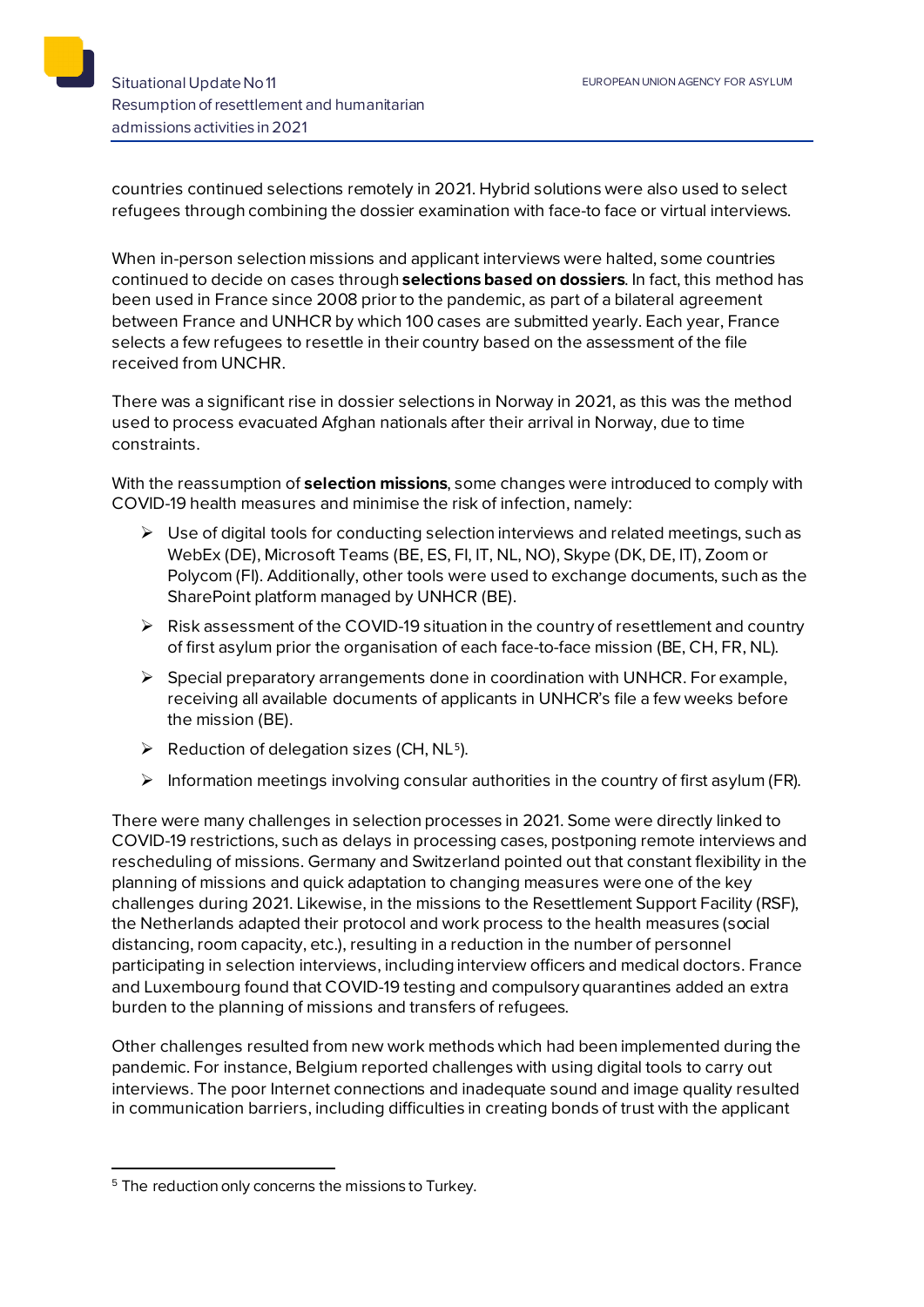

and miscommunication. The language barrier was also reported by Spain where the applicant and interpreter are not in direct contact during the virtual interview. Norway states that there were difficulties in checking documents and biometrics during a remote interview. They found that online interviews were less effective and more time consuming than face-to-face interviews, and thus fewer cases were processed per day.

### **1.2.2. Pre-departure measures**

#### **Pre-departure orientation programmes and cultural orientation**

Many countries experienced challenges with pre-departure orientation programmes due to COVID-19 restrictions. The programmes were moved online (BE, CH, NL, NO, RO, SE), carried out in person but in reduced groups (DE, FR) and sometimes were delivered after long delays (DK).

When the Netherlands could not deliver full in-person training, other options were offered, such as remote training, an in-person session where the trainer connects remotely, a combined physical/remote training (hybrid) or a fully digital information training provided through WhatsApp, where content and assignments were shared. A hybrid model was also developed, in which a part of the family attended the physical session and other family members participated in the remote session simultaneously. The Netherlands reported that remote pre-departure training resulted in additional challenges, such as technical issues and loss of the interactive character of in-person training. This caused a loss in efficiency and some resettled refugees were not well prepared before their departure.

Arrangements were generally dependent on the guidelines and restrictions in place in the country of origin or transit. To adapt, France carried out pre-departure orientation in person but in smaller groups, when possible, but in some countries, information had to be provided through digital tools. Interactive plays and activities that formed part of the training had to be replaced by other alternative activities, even when face-to-face sessions were held.

Spain and France noted that the IOM was responsible for the content of the training, which had to be adapted also by including COVID-19-related topics in the sessions, such as information concerning the health measures in place in the country of resettlement.

#### **Health checks and travel arrangements**

Some countries (CH, ES, FR, IT, NL) reported increased costs and organisational efforts to carry out both pre-departure programmes and health checks in order to comply with travel requirements. Increased costs were related to COVID-19 testing, protective equipment, procedures in smaller groups, compulsory isolation periods and other measures.

Often trips had to be postponed due to participants testing positive for COVID-19 (ES, NO), and there were considerably less options for travel (LU). Romania and Norway reported that local lockdowns in the country of origin or transit caused limitations to movement, causing delays in attending required pre-departure appointments and obtaining travel documentation.

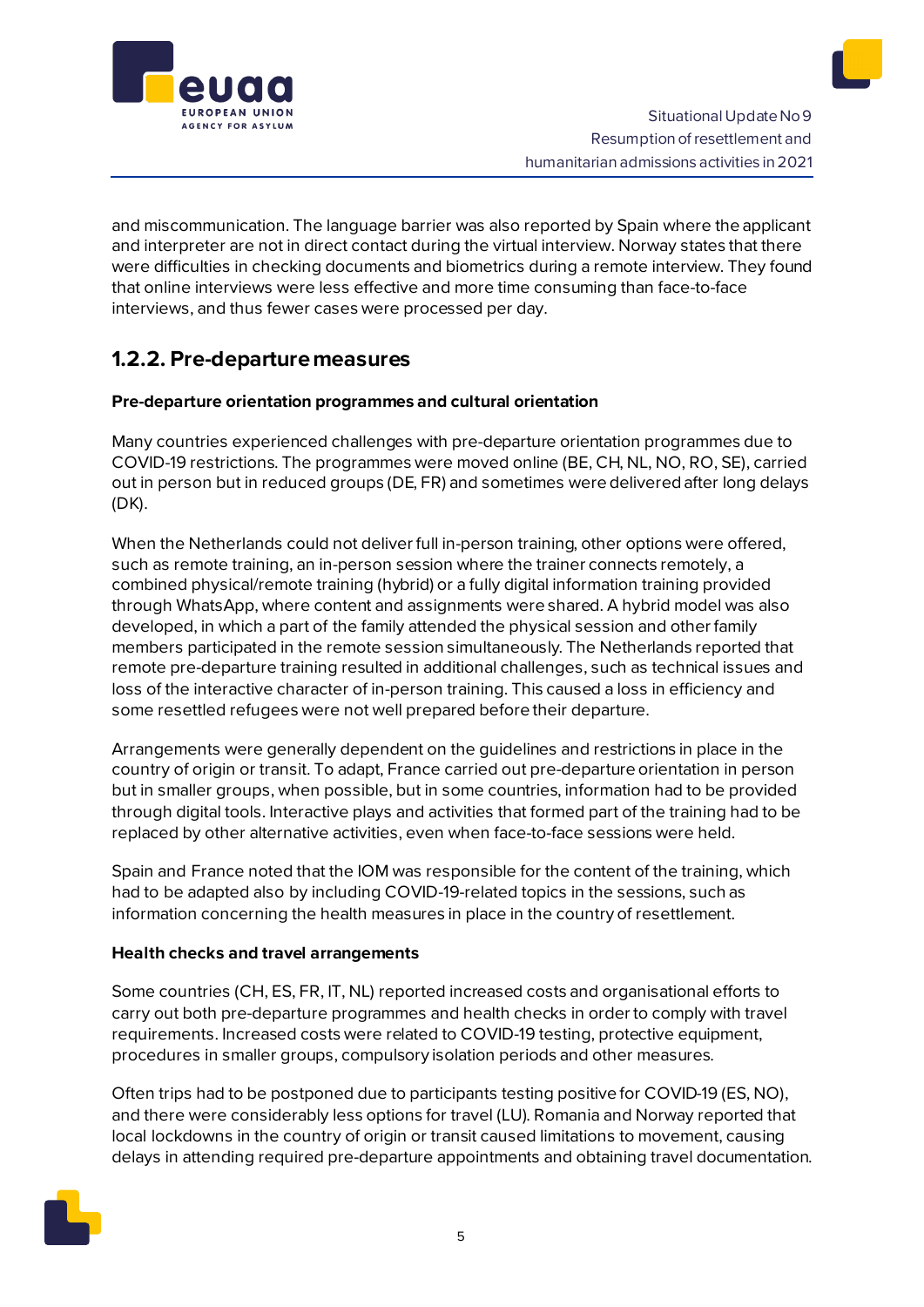

The Netherlands reported difficulties in understanding whether health checks were carried out before the interviews, resulting in missing information to arrange travel requirements and to be sent to medical practitioners in the arrival country.

Due to the difficulties of carrying out pre-departure medical screening online, Belgium mentioned that some checks were outsourced to the IOM, which carried them out in the country of origin. Sometimes this resulted in gaps in information about the participant's medical history, mental health, mobility, etc.

Information on COVID-19 prevention measures and the benefits of the vaccine were provided to applicants before departure.

### **1.2.3. Arrival and reception**

Countries reported many challenges connected to the arrival and reception of resettled refugees due to COVID-19 restrictions. Similar to pre-departure arrangements, among the most common challenges on arrival was the requirement to test or quarantine people, which resulted in delays in integration activities and transfers due to positive cases (BE, NL), while increasing the workload and expenses (DE, FR, NO).

In most countries (BE, CH, DE, DK, ES, FI, FR, IT, LU, NL, NO, PT, RO), the procedures applied to resettled refugees were the same as established by law for any arrival from abroad, which included compulsory testing and/or self-isolation depending on the country of departure. In the Netherlands, the procedure for resettled refugees is to quarantine for 5 days and have two tests prior to departure, and in some cases an additional quarantine of 10 days on arrival.

Some countries (BE, CH, DE, DK, FI) noted that the vaccine was always offered to resettled refugees on arrival, however it was not compulsory.

Difficulties were reported in the need to maintain social distancing and avoid overcrowded centres, affecting the capacity of transportation means (BE) and places in reception centres (BE, CH, DE). Several approaches were taken to maintain the continuity of services. Switzerland established new partnerships with providers for the reception of resettled refugees, while in Italy hotels were used for the compulsory quarantine period of resettled refugees. In Germany, the existing reception centre was not operational for a short time due to COVID-19 measures, but it has since been reopened. One additional reception centre was used for resettlement arrivals. Finally, Norway encountered difficulties in the provision of information to resettled refugees who tested positive to COVID-19 upon arrival and had to be isolated in a quarantine hotel, while this was not an issue for resettled refugees who could spend the quarantine period in their assigned homes in the receiving municipalities.

Flight bans meant that there were less travel options. Belgium and Germany noted that some departures needed to be rearranged, but using chartered flights for large groups was a solution. At the same time, Germany had more scheduled commercial flights which made it possible to transfer refugees.

Norway and Romania worked closely with the IOM to solve these challenges, such as issuing travel documents from the resettlement country.